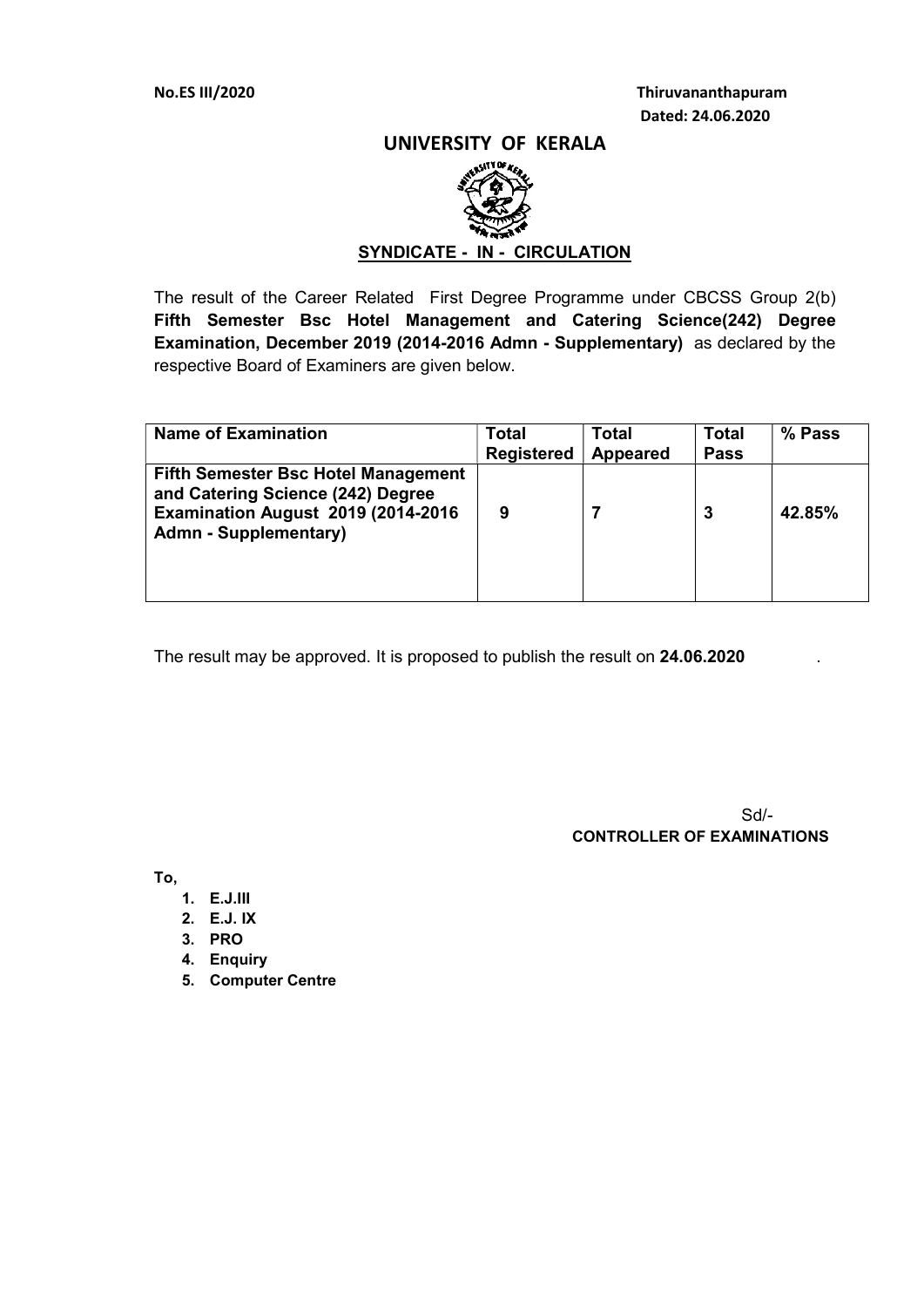

# UNIVERSITY OF KERALA **NOTIFICATION**

- 1. The following is the provisional list of Register Numbers of the successful candidates of the Career Related First Degree Programme Under CBCSS Group2(a) Fifth Semester Bsc Hotel Management and Catering Science(242) Degree Examination August 2019 (2014 Admn – Supplementary, 2015 Admn- Improvement & 2016 Admn-Regular) as declared by the Board of Examiners.
- 2. For 2014 admission candidates, the successful completion of a semester a student has to score a minimum SCPA of 4.00(E Grade). A minimum of 40% of marks (E Grade) is required for passing a course with a separate minimum of 40%(E Grade) for continuous Evaluation and End Semester Evaluation.
- 3. For 2015 Admission Candidates, a student has to score a minimum 35% marks each for ESE and CE for a course pass. However,40% in aggregate(CE+ESE) is required for a semester pass.
- 4. The last date for revaluation and scrutiny is 06.07.2020. Candidates should make use of draftmark list available in the university website for applying for revaluation. Application for scrutiny and revaluation should be submitted online only.

| <b>COURSE CODE</b> | <b>COURSE</b>      |
|--------------------|--------------------|
| <b>BH 1541</b>     | <b>CORE COURSE</b> |
| <b>BH 1542</b>     | <b>CORE COURSE</b> |
| <b>BH 1543</b>     | <b>CORE COURSE</b> |
| <b>BH 1544</b>     | <b>CORE COURSE</b> |
| <b>BH 1545</b>     | <b>CORE COURSE</b> |
| <b>BH 1546</b>     | <b>CORE COURSE</b> |
| BH 1547/1531       | <b>CORE COURSE</b> |
| <b>BH 1548</b>     | <b>CORE COURSE</b> |
| <b>BH 1551</b>     | <b>OPEN COURSE</b> |

Sd/-

#### CONTROLLER OF EXAMINATIONS